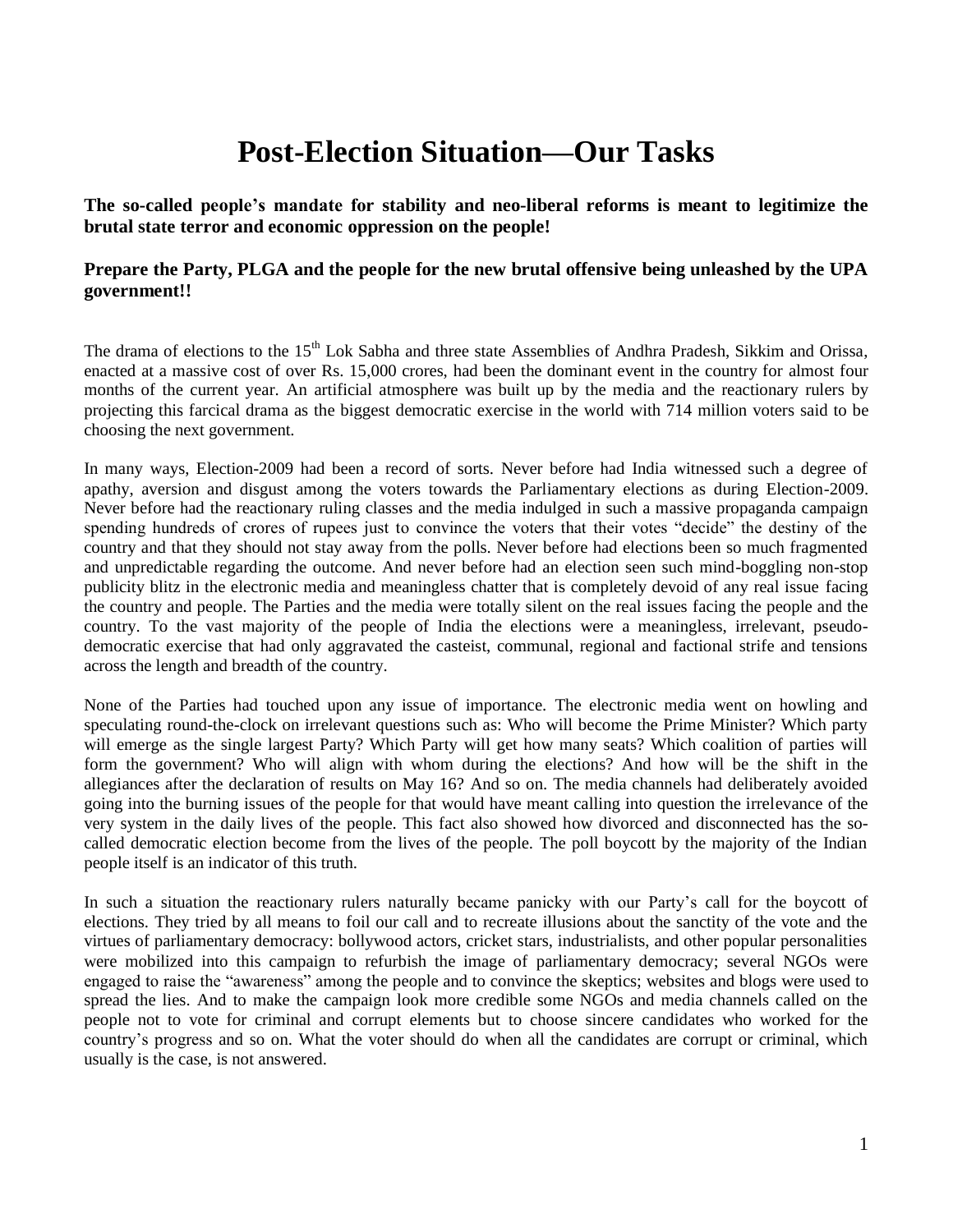The day the first phase of elections to the Lok Sabha was completed on April 16, the media tried to show how democracy had won against anarchy, how ballot proved to be superior to bullet, how people defied the Maoists and came forth to exercise their franchise braving the bullet, and such endless rhetoric. "**Bullet vs ballot: Voters give mandate on Maoist-hit LS seats"** wrote a paper. *"Maoist warnings fail to deter voters in Red zone***"**  claimed another pointing to the 45 per cent votes polled in Gaya district. **"***Despite red terror 50 % polling in Jharkhand*" crowed another paper. "*Ballot wins against Bullet*" ran another headline. There is no limit to such hollow claims and empty phrases to prove that so-called democracy got the upper-hand in this sham drama. Chief Election Commissioner-designate Navin Chawla howled that "*democracy triumphed over naxalism on April 16."*

Election-2009 has earned the distinction of being the most discredited election held so far in the country. People everywhere, and not merely in the areas under the influence of our Party, resorted to boycott as a form of protest and struggle. Overall, the majority of the Indian people showed a higher level of consciousness this time by rejecting the contesting candidates, the political parties, and the pseudo-democratic parliamentary system. They gave the rulers sleepless nights, and all the tricks played by the reactionary rulers and their propaganda blitz and appeals to voters to exercise their "fundamental right" to vote, came to nought. **More people stayed away from the polling booths than those who went to cast their votes.** And even among those who voted the majority had little trust in the candidate or the party who can change loyalties after the votes are cast.

Of the 714 million total registered voters, hardly 50 % had actually cast their votes whether it was out of coercion, or monetary and material incentives, or caste, community, ethnic, regional considerations, or for other reasons. Of the total votes that were actually cast, the Congress, which obtained 206 seats and emerged as the single largest Party, had obtained a vote share of just about 29.67 per cent with an increase of 61 seats from the 2004 elections. The BJP lost 22 seats and received 19.29 per cent of vote share. BSP came third with its vote share of 6.27 % followed by the CPI(M) with 5.52 %. Thus the Congress, with just over a hundred million votes or roughly 15 % of the total votes, has formed the government with a few other Parties all of which had a combined share of not more than 5 to 6 per cent or another 20 million votes. Yet, our rulers want us to believe that it is a government of the majority. But can one call this process democracy when 85 % voters had rejected the so-called single largest party and yet have to put up with a government that is formed on a minority of votes? This stark fact has to be propagated widely to expose the myth of rule by majority.

The reactionaries always hush up the actual truth that the majority of the population has hardly any faith in the parliamentary system or the political parties that contest the election. The fact is those who reject this so-called parliamentary system, whether consciously or unconsciously, always constitute the majority. But recognition of this fact and propagating this would jeopardize the legitimacy of the ruling class to rule. Hence the entire political spectrum is united in underplaying this crucial fact and sings in chorus about the success of "parliamentary democracy" in India. Such a lie is indispensable for the survival of these political parties and the reactionary rulers they represent.

In our propaganda and education on the "victory of democracy" claimed by the rulers, we have to focus on how the very election exercise is an undemocratic exercise held under semi-feudal conditions where it is more the caste, communal, regional, ethnic, gender factors along with money power and muscle power that play the principal role in ensuring the victory of a candidate. The fact that 300 of the 543 MPs are declared crorepatis shows the role of money power in elections. We must show how notorious criminals and communal fascists had won the elections by utilizing these. The elections this time saw more number of criminals as MPs than any time in the past with 150 MPs having criminal cases and 73 having serious charges. The dissolved Parliament had 128 MPs with criminal cases and 55 of them facing serious charges. BJP and Congress vied with each other in the number of criminal MPs with 42 and 41 respectively.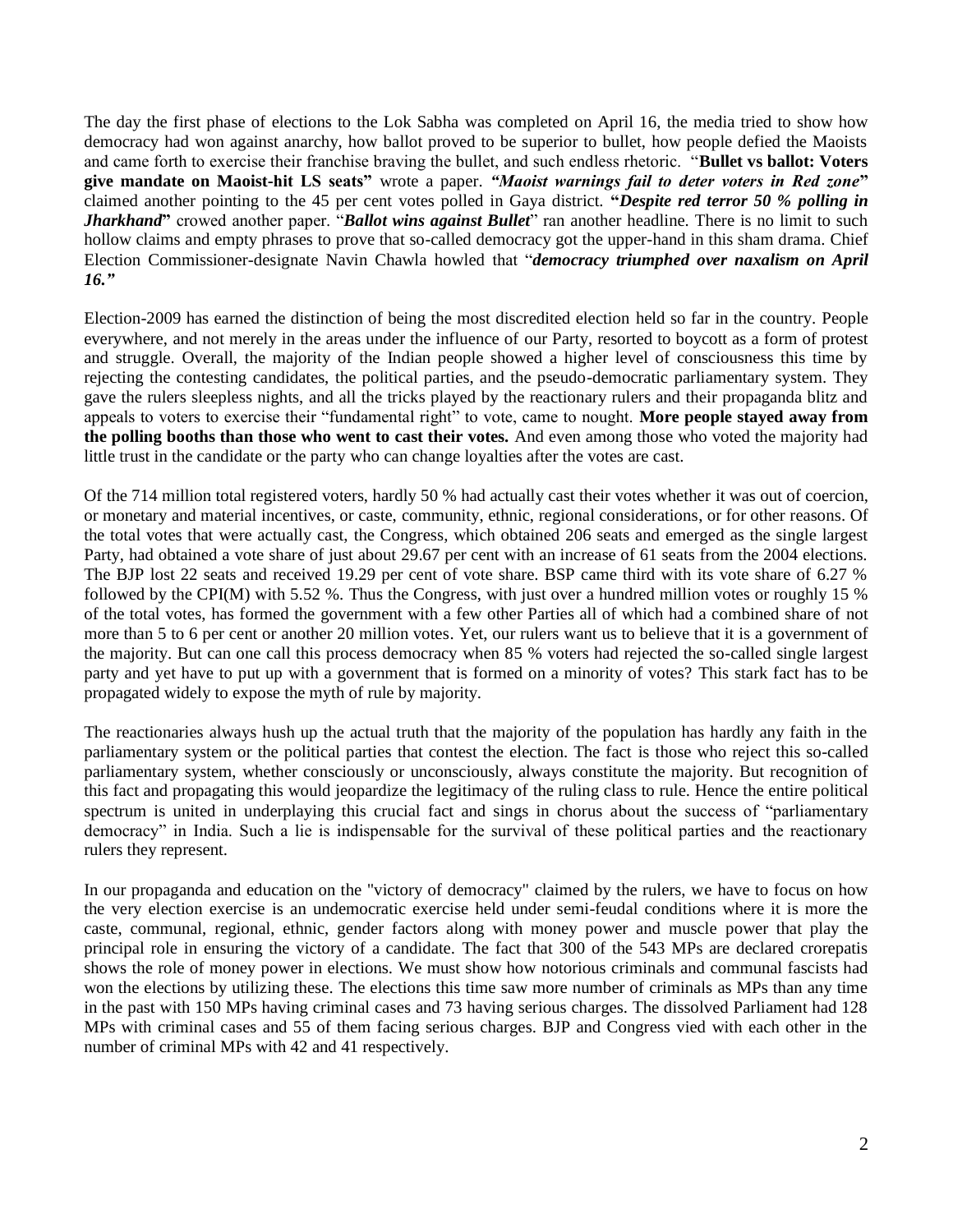#### **Election Results and the Myth of a Decisive Mandate**

With the declaration of election results on May 16 and the UPA securing a majority in Parliament a big hype is being created that people had given a "decisive mandate" for stability and economic reform i.e., liberalization, privatization and globalisation or LPG. Some election analysts and commentators as well as leaders like LK Advani had even gone as far as to predict that these elections marked the beginning of the end to the phenomenon of regional parties and that they foreshadowed a two-party system. The number of seats secured by the two biggest coalitions—the UPA and NDA—are shown as proof of this so-called emerging trend. However, nothing can be farther from truth. The election results prove neither their claims of stability and pro-LPG sentiment among the people nor the demise of the regional parties. An analysis of the voting pattern in the  $15<sup>th</sup>$  Lok Sabha elections shows that the two biggest All India parties—the Congress and the BJP—are only relatively bigger regional parties than others. In several states these parties have a nominal presence while regional parties dominate the political scene.

The Congress and the BJP together received just 47 percent of the votes polled while the regional parties and the Left together obtained more than 50 per cent of the votes. The Congress had a ten per cent lead over the BJP compared to 4 per cent last time thereby giving it 206 seats. But the overall increase of vote share for the Congress from that of 2004 elections was just 3 per cent and the decline of BJP"s vote share was 2.9 per cent. This marginal gain on one side and loss on the other sides is being interpreted by election pundits and experts as a decisive mandate. The vote share of the Congress is almost the same as in 1996 and 1999 and nearly 8 per cent less than in 1991. The myth gets more exposed when we analyse the showing of the so-called big parties in individual states.

Much hype was created about the revival of the Congress in the Hindi belt with its seat share in UP increasing from 9 seats in 2004 to 21 this time, and its voting percentage increasing from 12 to 18 per cent. The BSP which has been played down by the experts for getting just 20 seats had actually received 2.7 per cent more than last time with its vote share going up to 27.4 per cent in UP. In Bihar, another state in the Hindi heartland, the Congress obtained just two seats; in Chattisgarh and Jharkhand just one seat each; and 6 each in West Bengal, Orissa and Karnataka. In Maharashtra the Congress got 17 out of 48 but this gain too was on account of the MNS eating into the vote share of Shiv Sena; and in Andhra Pradesh the Chiranjeevi factor helped the Congress gain 33 out of 42 Lok Sabha seats and to get a majority in the Assembly though its vote share had fallen from 41.6 in 2004 to 39 per cent this time. In West Bengal it was the Trinamul which gained most from anti-Left sentiment while the Congress only played a second fiddle. The states where the Congress made significant gains were Punjab, Haryana, Kerala and Rajasthan while its performance was better than expected in BJP-ruled states of MP and Gujarat.

In fact, it was factors such as the entry of PRP into electoral politics in Andhra Pradesh and MNS in Maharashtra which had altered the balance in favour of the Congress by splitting the votes of TDP and Shiv Sena in the two states where the Congress had won almost a quarter of its seats. In AP, the Congress got just 1.75 % more votes than the Grand Alliance. Much of the 16.22 per cent vote share of the PRP and 1.8 % of vote share of Lok Satta was said to have been the traditional vote base of the TDP thus giving the Congress an advantage. To describe this as a positive vote for the performance of the Congress is as deceptive as saying the re-election of Narendra Modi in Gujarat was a positive vote for his development work as claimed by the BJP.

It is clear that the Congress and the BJP are only like two big regional parties. Regional parties like the JD(U) and BJD gained in Bihar and Orissa; BSP had increased its vote share; Trinamul gained in West Bengal. The BJD which got only 61 seats in the 2004 Assembly elections in alliance with the BJP which obtained 32 seats, fared better this time by contesting alone and won 103 seats. The BJP got just 6 seats in the Assembly elections. Naveen Patnaik"s BJD made the gains only after it had dissociated itself from the BJP and its communal attacks in Khandamal.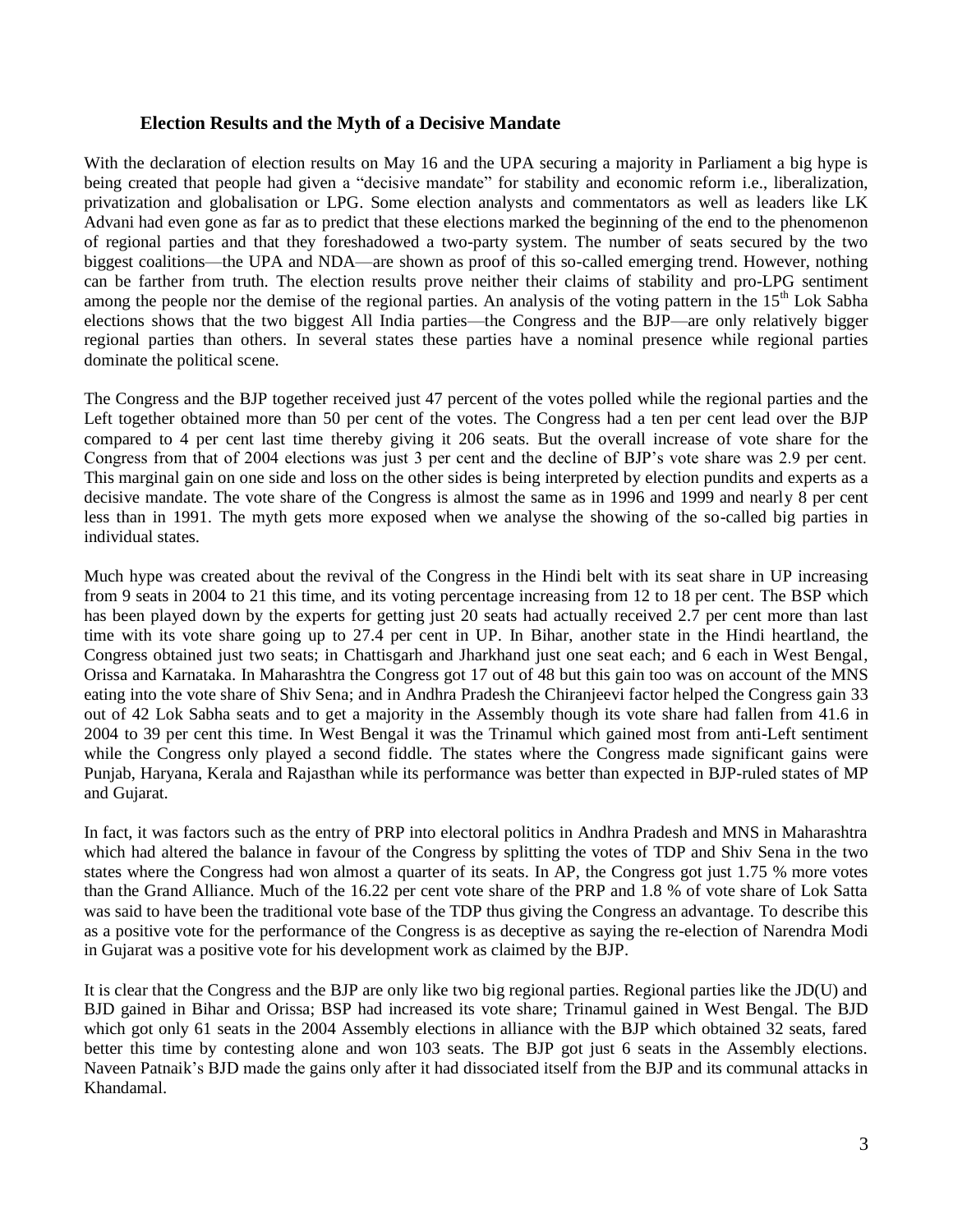The so-called Left Parties were the biggest losers. The CPI(M) faced a rout in West Bengal and Kerala where it obtained only 16 Lok Sabha seats against the 41 it had earlier thus losing 25 sitting MPs. In West Bengal the CPI(M) won only 9 out of the 32 seats it had contested in the state, its worst showing in the 32 years since it first rode to power in the state with other Left partners. The post-election analysis and conclusions drawn by the CPI and CPI(M) also endorse the logic of political pundits that the people had voted for stability.

The Third Front fell apart with the TRS first shifting allegiance to the BJP-led NDA soon after the last phase of elections and the BSP and JD(S) declaring unconditional support to the UPA after the declaration of results. The dream of Karat ad Yechuri of playing the role of a king-maker (broker) if not the king were dashed to the ground. In fact, so confident was the CPI(M) of playing a crucial role in the formation of a new government at the Centre that their leaders repeatedly asserted that no government can be formed without the support of the Third Front. The CPI(M) leader Sitharam Yechuri admitted that it was a mistake on the part of his Party to have formed the Third Front as a "cut & paste" alliance without testing the commitment of these parties. He termed the Parties of the Third Front as neither credible nor viable. The experiment with the so-called anti-BJP, anti-Congress secular forces conducted by the bankrupt Left collapsed like a pack of cards.

No single Party could mange to obtain a majority by itself. While the Congress received 206 seats out of the total 543, the BJP got 116 seats. As has been the dominant trend for over two decades it was only through a coalition of several Parties that a government could be formed at the Centre. And even the formation of the Union Cabinet has been a dog-fight among the various constituents of the UPA. There was a scramble for the cabinet posts with the DMK staying away sulking that its demands for five cabinet berths and four Ministers of state were not conceded. Mamata Banerjee had a hard bargaining and finally got the posts it wanted. The UPA is clearly a divided lot and has managed to show a semblance of unity after much bargaining and accommodation of its constituents in the posts they coveted. On May 22 the Prime Minister along with 18 other Ministers were sworn in. It was only on May 28 when the names of another 59 Ministers were announced that the DMK came around after it was given three Cabinet posts.

The results led to an intensification of wrangling and dog-fights within every Party and alliance including the UPA. The BJP chief LK Advani resigned as the Leader of the Opposition in Parliament taking responsibility for the debacle but was convinced within 24 hours to continue thus ending the drama. The pro-Narendra Modi lobby in BJP consisting of senior leaders like Arun Shourie, Arun Jaitley and Yashwant Sinha began recounting the prime ministerial qualities of Modi during the election campaign notwithstanding the fact that just a few days before the Supreme Court had asked the SIT to investigate into the involvement of Modi in the 2002 Gujarat genocide and to submit a report. Now there is a strong section in BJP which thinks it was wrong to have projected Advani as PM candidate or to have endorsed Varun's inflammatory communal speech against Muslim community. With the line of non-BJP, non-Congress secular Third Front—the brainchild of Prakash Karat taking a severe beating there has been a virtual revolt against him in the Party and demand for his replacement as the chief of the Party.

While it is a fact that the Congress acquired more seats than it had earlier and the UPA received a majority in the 15<sup>th</sup> Lok Sabha more out of default than support for its policies as claimed by them, it is also an equally important fact that the Congress is now in a better position as it is not as desperately dependent on the allies as before. With the BSP, RJD and SP extending support even if they are not part of the UPA government, thereby taking the total MPs supporting the Manmohan Singh government to 322, the Congress will be more assertive vis-à-vis its allies, more authoritarian and repressive in its policies.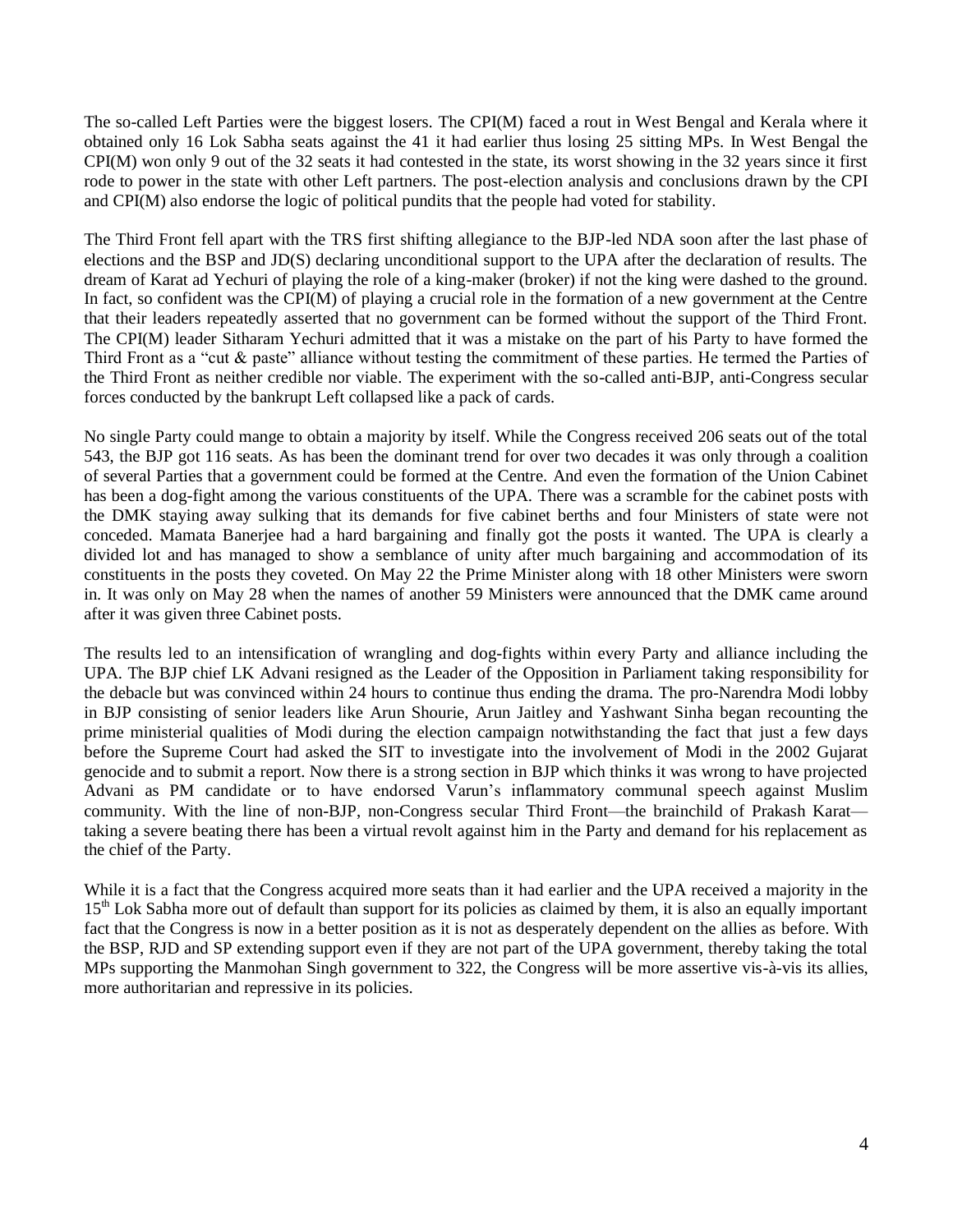## **The so-called decisive mandate is meant to justify the cruel state repression and the imperialist-dictated LPG**

As regards the claim of some election pundits that it was a vote for economic reform (a euphemism for selling away the natural and human resources of the country to the imperialist MNCs and the corporate big business), we can say it is a figment of their imagination or a deliberate distortion of the facts. Is the BJP lagging behind Congress in carrying out the so-called economic reforms at the behest of the imperialists and the CBB? Is a LK Advani, Arun Jaitley or a Narendra Modi any less trustworthy in the eyes of the imperialists and the CBB than a Manmohan Singh or Chidambaram or YS Reddy? If so one would not find all the top comprador business houses in the country and the MNCs praising Hindu fascist Modi and queuing up to open up their companies in Gujarat or rushing to exploit the natural resources in Raman Singh"s police state of Chattisgarh. In West Bengal, ironically, it was Mamata's Trinamul Congress which, for its own reasons, had bitterly opposed the "economic reforms" initiated by the Left Front government led by the CPI(M). Tatas had to shift their car factory from Singur and the Left Front government had to withdraw its plans to hand over the land to the big business houses in Nandigram.

One cannot differentiate Buddhadeb"s government in West Bengal with a Congress or a BJP government in any other state in the matter of the neo-liberal reforms. In fact, the CPI(M)-led government had gone a step ahead by acquiring land for industrialists like Tatas, Jindals, etc and granting it free or for a nominal price. Then how did Trinamul gain in West Bengal if the people had voted for "economic reform"? Anyone with minimum common sense would not venture to draw such ridiculous and hilarious conclusions as our election pundits, media commentators and political leaders have been doing.

The media is carrying on a non-stop hype regarding the decisive mandate for reform and asserting with glee that Manmohan Singh government, in its second stint in office, has a free hand to carry out reforms without any hindrance whatsoever, unlike last time when it had to cow down before the demands of the Left.

The logic of decisive mandate for economic reform is deliberately put forth according to a pre-hatched conspiracy of the reactionary ruling classes and international capital. By placing this logic and repeating it *ad nauseum*, these exploiters want to justify and legitimize their agenda of globalization, liberalisation and complete privatization which had become unpopular and drew militant mass resistance in many areas. Showing the logic of decisive mandate for "reform", they are clamouring for carrying out the agenda of economic reforms at a faster pace.

Hence it is very much necessary to effectively counter the argument that it was a mandate for stability and economic reform. The real cruel essence of this argument has to be exposed; and all attempts to step up repression in the form of state terror and state-sponsored terror with the claim of bringing stability have to be unitedly opposed and militantly resisted. Likewise, its attempts to implement the traitorous, anti-people, imperialistdictated economic reforms have to be bitterly opposed and militantly resisted. A broad-based mass movement has to be built against privatization, against handing over land and resources to the MNCs and CBB in the name of SEZs, against displacement of the peasants and other sections of people through so-called development projects that benefit the imperialists and big business, and so on. Through such militant mass movements we have to show how the people of our country are bitterly and totally opposed to the imperialist-dictated economic reforms.

#### **Emergence of election boycott as a significant trend**

Boycott of polls has emerged as a dominant form of struggle in the elections held in April-May 2009. And our Party has led this struggle in several states in the country. All the antics to refurbish the image of a system that had lost all credibility in the eyes of the vast majority of the Indian population and to pour new life into a rotten, stinking institution called Parliament had failed to create any interest whatsoever in the voter. The most publicized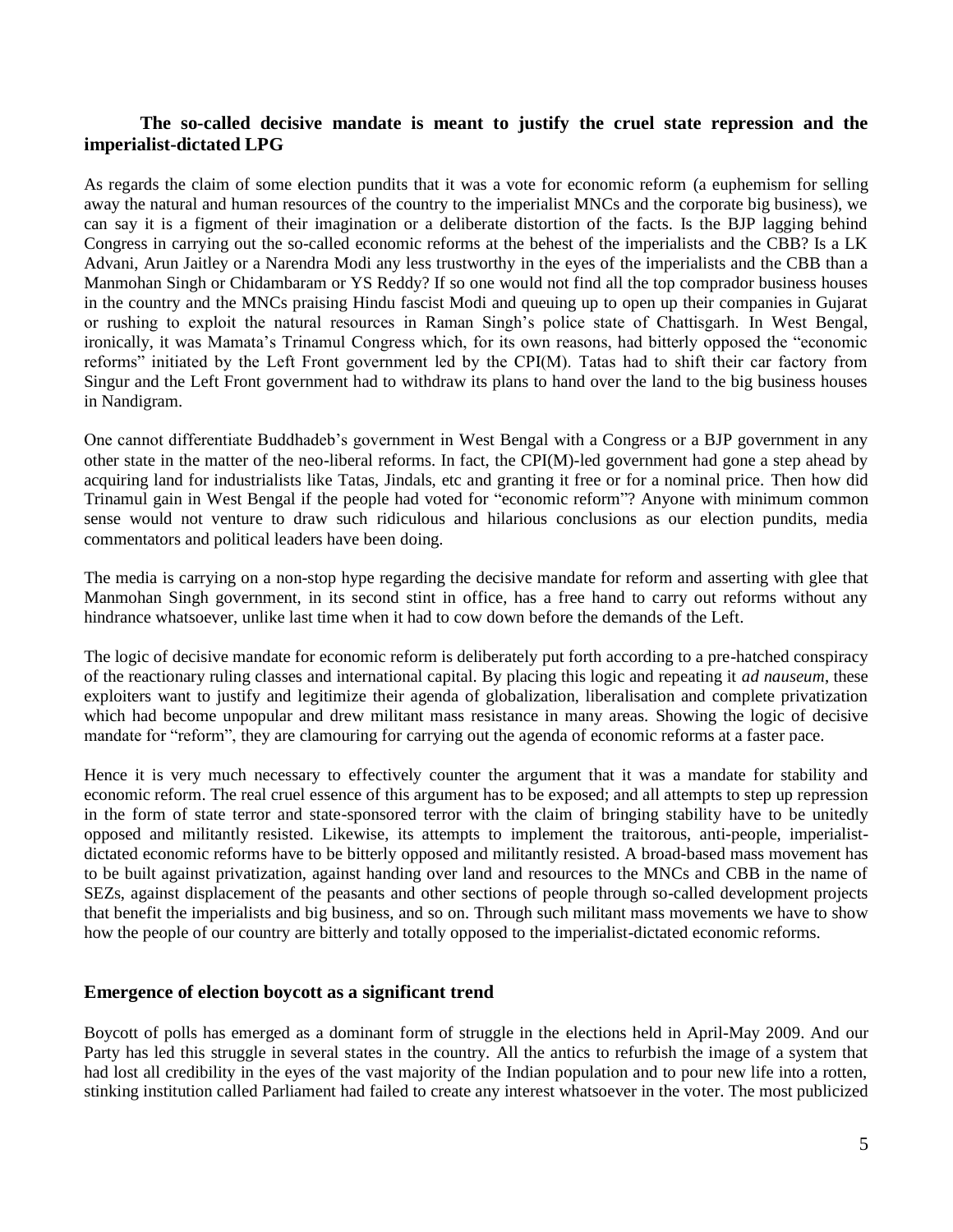campaign by the NGOs, film actors, industrialists and eminent personalities in Mumbai saw only 43.52 per cent of the voters turning up, the lowest ever in the city.

Overall, the majority of the voters this time showed a greater awareness by staying away from the polls despite the 24-hour non-stop appeals by the media to the voters to exercise their franchise. In Chattisgarh, Bihar, Jharkhand, Maharashtra, MP, Orissa, and Kashmir, polling has been quite low with more than 50% of the voters rejecting the elections. If elections were held without the shadow of the gun, the percentage of votes polled would have been much lower everywhere. The presence of the police, para-military and army does make a difference for it creates a sense of fear and apprehension among the voters that if they did not vote they would be singled out and victimized. There are several cases of people being herded together and driven to the polling booths to cast their votes. In Kashmir, with a population of just over 80 lakhs and six seats to the Parliament, election was held in five phases! Just to ensure that the security forces overwhelm the voters and thereby ensuring a greater percentage of votes. Every visual of the elections in Kashmir Valley showed a sea of security personnel with a few civilian voters here and there. And hardly any of the faces lined up at the polling booths exhibited a feeling of enthusiasm or interest. The feeling on their faces was clearly one of fear and apathy. It is not difficult to understand as to how and why they came to the polling booths if one knows the ground reality in Kashmir which is a territory under Indian Army occupation just as Iraq.

# **Our Boycott Campaign**

The reactionary rulers had tried by every means at their disposal to foil the call for boycott of elections given by our Party. They made elaborate plans to counter our campaign: elections in most of the areas in our guerrilla zones and main areas of armed struggle were held in the first phase itself. Two dozen choppers were pressed into service in Maoist-dominated States for surveillance and to provide operational support to the security forces in countering the Maoist revolutionaries who had given a call for boycott of the poll.

The aim of the ruling classes in holding the elections in our areas in the very first phase was to deploy the central forces several weeks prior to the elections and create an atmosphere of terror among the population so that polling is enforced in the areas of Maoist dominance thereby proving the victory of democracy over terrorism. Thus the plan of the EC was: deploy all the available central forces for at least three weeks in the areas under the influence of Maoists; stage as many fake encounters as possible in order to eliminate Maoist cadres prior to the election justifying these in the name of maintaining a free and fair atmosphere for the voters; establish area domination and achieve better coordination with the anti-Naxal commando units and special forces in various states; and enforce voting under the shadow of the gun thereby ensuring a higher percentage of polling and a higher score for democracy in India.

Notwithstanding the presence of a huge contingent of central and state police forces for over three weeks in the areas under Maoist influence and their attempts at area domination, our Party, PLGA, revolutionary organs of people"s power in the countryside, and mass organsiations carried out a mass political propaganda campaign besides undertaking several tactical counter-offensives against the gun-toting enemy forces who were desperately trying to coerce people to vote. Our propaganda campaign was so effective that there was hardly any electioneering by the political parties in most parts of the countryside in Dandakaranya (Dantewada, Bijapur, Narayanpur, Bastar and Kanker districts, and some parts of Rajandgaon district); in many districts of Bihar and Jharkhand where the polling percentage had come down drastically from that in 2004; in West Midnapore, Bankura and Purulia and near-total boycott in Lalgarh area in West Bengal; in Malkangiri, Koraput, Gajapathi, Ganjam, Rayagada and other districts in Orissa; and other places.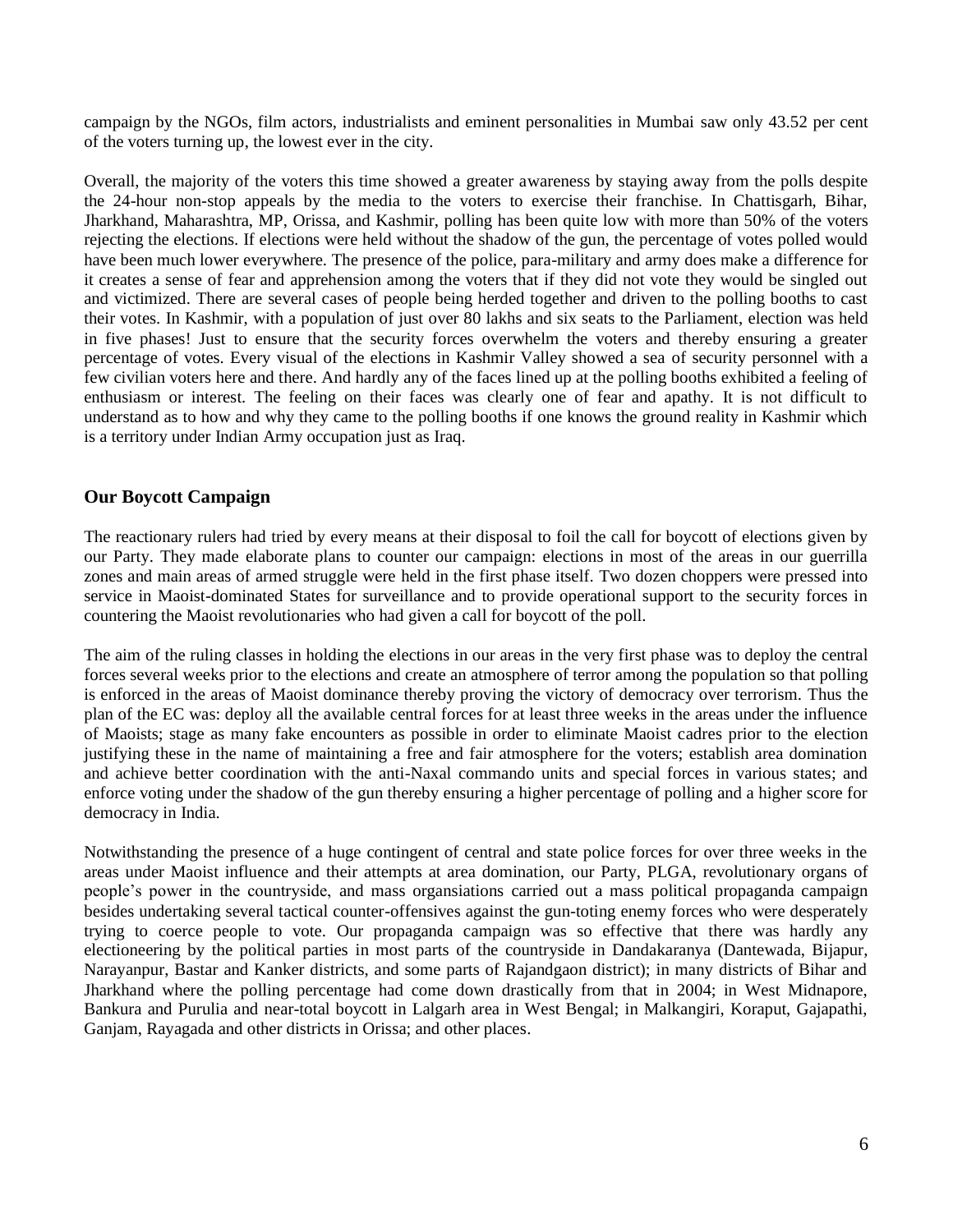## **Heroic tactical counter-offensives by our PLGA unnerves the reactionary rulers**

The ten days that ended in the first phase of election on April 16 witnessed one of the biggest and most successful campaigns by Maoists in the electoral history of the country. They saw massive strikes by PLGA guerrillas across the states of Chattisgarh, Jharkhand, Bihar, West Bengal, Orissa and Maharashtra. The period also saw mass political propaganda across the length and breadth of the country by our Party calling upon the people to boycott the elections and to establish their own revolutionary-democratic organs of political power as in the vast tracts of Dandakaranya. The ten days became a virtual nightmare for the reactionary rulers of India and the media commented that the violent attacks by Maoists prior to, and on the day of, the first phase of the polls showed that it was "*one of the bloodiest elections in recent times*". "*They (Maoists) are doing everything to disrupt elections*," howled the home minister P Chidambaram in a Press meet.

The Election Commission, under the guidance of the Union Home Ministry, drew up an elaborate plan especially for the guerrilla zones and other areas under Maoist influence. It decided to concentrate all the central forces in these areas right from the day of announcement of notification of election dates i.e., at least three to four weeks in advance, in what it described as a **plan to achieve area domination** by the police and central forces prior to polling. It meant carrying out as many fake encounters as possible in order to eliminate Maoist cadres prior to the election and justifying these in the name of maintaining a free and fair atmosphere for the voters to cast their votes freely. Hence polling was conducted in most of these areas in the first phase itself. Due to this, the state's repressive forces had ample time to create terror in the areas whereas in other areas where polls were held in the subsequent phases they could be deployed for hardly a week.

Despite the massive deployment of the central forces and concentration of the entire police force in the states in the Maoist-dominated areas, and their desperate attempts to create an atmosphere of terror among the people, they could not achieve their objective. The people led by the CPI(Maoist) and PLGA resisted the onslaught by the central-state police forces, carried out daring attacks on these mercenary forces, and foiled their Operation Area Domination. No candidate or Party representative dared to venture into these areas for electioneering. Only Maoist posters, banners and leaflets were seen in vast tracts of Bihar, Jharkhand, Chattisgarh, Orissa, West Bengal and Maharashtra besides parts of other states in the country. **In the Maoist guerrilla attacks during the period starting from April 6 when three C-60 commandos were wiped out in Maharashtra to the annihilation of a BSF jawan near Kone village in Latehar after the completion of the polling on April 16, a total of 43 central-state forces were wiped out in Maoist counter-offensives. By the time the last phase of polling was completed on May 13, our PLGA carried out several more attacks on the enemy forces annihilating a total of over 70 enemy troops. As on June 12, when the present circular of our Politbureau is being released, a total of 112 police personnel, most of them central forces, were wiped out in the heroic actions carried out by our PLGA guerrillas.** 

Some of the major counter-offensives during the election period were: the Mugner ambush in Dhanora tehsil of Gadchiroli on April 6 wiping out three C-60 commandos; land-mine explosion near Bijapur on April 7 n which the district SP narrowly escaped while two policemen died; the daring attack on the CRPF-police force near Minta village under Chintagufa PS in Dantewada on April 10 in which 11 CRPF personnel including one Deputy Commandant and a Sub-Inspector were wiped out; the ambush in Khunti in Bihar eliminating 5 jawans on April 11 on the day of the visit of Sonia Gandhi to the district; wiping out 11 CISF jawans in a daring attack by our guerrillas on a well-guarded armoury in South Asia"s biggest bauxite mines of NALCO in Damanjodi in Orissa"s Koraput district on April 12; the daring attack by PLGA on a BSF camp in Rohtas district of Bihar in the intervening night of April 14/15; the April 15 attack on the CRPF personnel in Badhania Ghati in Latehar district of Jharkhand which wiped out two jawans and injured several others; attack on a bus carrying BSF personnel in Latehar when they were returning after the first phase of polling on April 16 wiping out six BSF jawans; annihilation of another BSF jawan in a mine explosion in the same district on April 16; annihilation of a homeguard and a policeman in Sighpur under Banke Bazaaar PS in Gaya; annihilation of the candidate of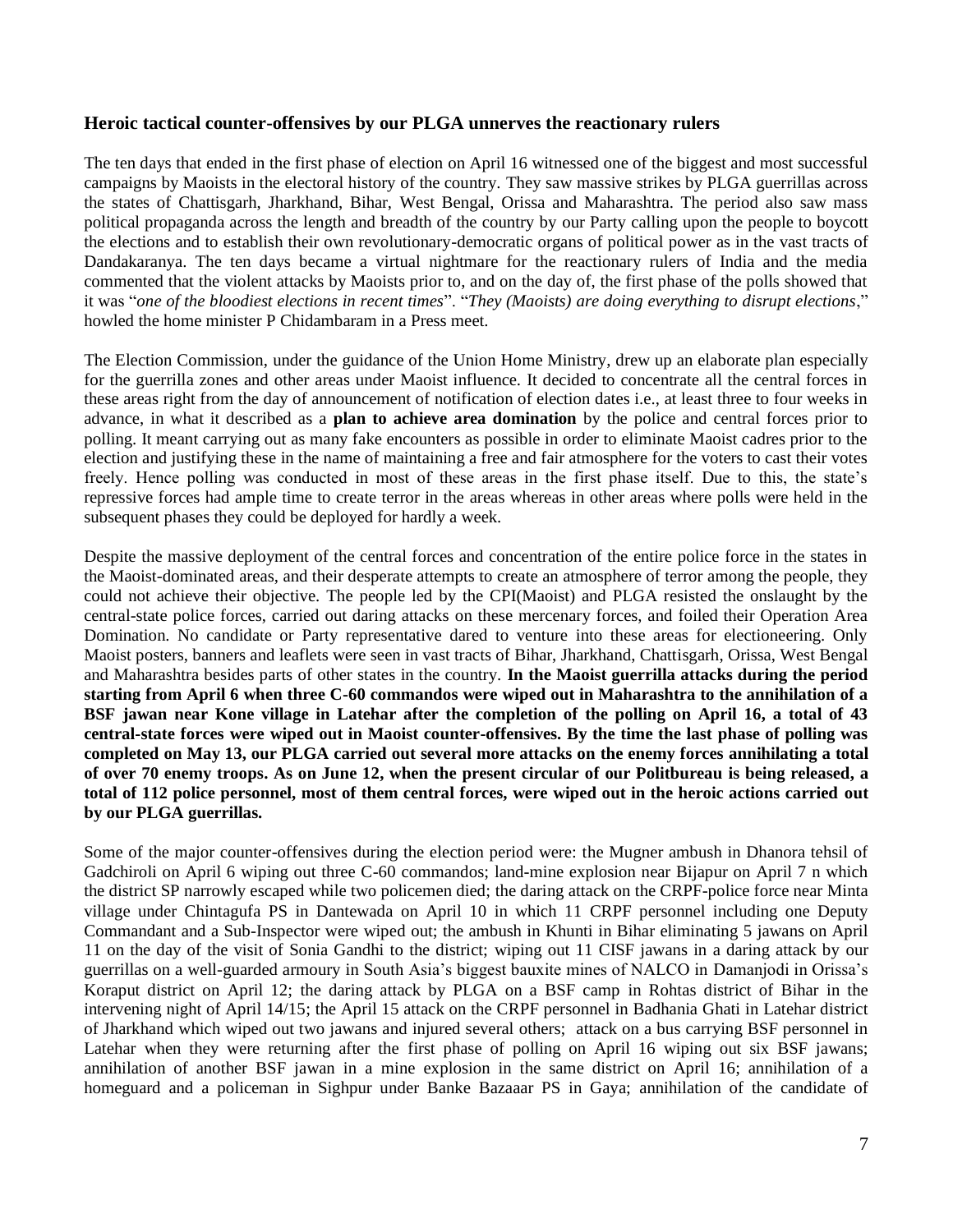regional "*Samruddha Odisha*" party for the Assembly elections in Malkangiri on April 9 coinciding with the visit of Chief Minister Naveen Patnaik to the district.

In the second phase of polling to the Lok Sabha elections on April 23 our guerrillas triggered a landmine blast in Muzaffarpur district of North Bihar wiping out four policemen, including a sub-inspector; in Dantewada seven policemen were wiped out in an ambush near Vinjaram base camp on May 6; annihilation of two leaders of BJP, Darabara singh Mandavi in Rajnandgaon district and another Narayan Haldar in Koilbeda; annihilation of Farasgaon SI in a daring day-light attack in the Farasgaon market in Narayanpur district on May 7; wiping out of 12 CRPF jawans on May 10<sup>th</sup> in a daring attack in Dhamtari district in Chattisgarh; and several more actions on a smaller scale. Over a hundred policemen were injured in all these incidents carried out during the period of election.

There were some unfortunate incidents too such as the death of five polling officials also along with two policemen in Rajnandgaon district of Chattisgarh, three in West Bengal, and also in Jharkhand. We lose the sympathy of the people through such incidents and the enemy will try to utilize these mistakes to turn the people against us and to justify his brutal offensive against Maoist revolutionaries. Hence the serious mistakes committed by our comrades due to which innocent lives were lost should be thoroughly reviewed and the comrades responsible for this should be warned and if it is proved to be gross negligence disciplinary action should be initiated against those responsible.

# **Centre's priorities: A brutal Fascist military and economic offensive**

As soon as he assumed office as Prime Minster, Manmohan Singh declared that the foremost priorities before his new government at the Centre were: tackling terrorism and Left-wing extremism; and bringing the ailing economy on to right track. Home Minister Chidambaram was even more forthright. He declared that the Centre was determined to deal with Left-wing extremism with an iron hand. Without mincing words he made clear his government"s goals: *first carry out police action to flush out Naxalites; then follow it up with development measures.* This is a very important point to take note of as the entire stress is on police action or military solution. So-called development is sought to be carried out only after carrying out massacres and establishing peace of the graveyard. Chidambaram also said that para-military forces would only play a secondary role in Kashmir which means some of these central forces would be withdrawn from Kashmir and redeployed in our areas of armed struggle. Terrorism and "Left-wing extremism" are used by the reactionary ruling classes as a pretext to step up their fascist offensive on the people at large. This is necessary for the reactionary rulers in order to enforce their imperialist-dictated anti-people market fundamentalist policies on a reluctant population.

We have to understand that our revolutionary war is a cruel class war. The reactionary rulers will show no mercy in suppressing the revolutionaries and the masses of people who support them. The principal instrument in their hands is the oppressive state machine—police, para-military, military, jails, torture chambers and so on. They aim to contain the Maoist movement and all struggles of the masses principally through military means and go to any extent committing mass murders, tortures, arrests, abductions and illegal detentions, mass rape of women, use of private armed militias or vigilante squads, destroying entire villages and rendering lakhs of people homeless, carrying out psychological war, etc. And, assisted by the imperialists, they have been refining their counter-insurgency tactics as part of their LIC strategy, continuously increasing and modernizing the police, para-military and other armed forces, deploying more and more battalions in the areas of armed struggle, spending huge sums for setting up and further strengthening the intelligence machinery and informer network, setting up scores of private gangs, and so on. The experience of LTTE's setback in Sri Lanka is very important for us to study and take lessons. The mistake of LTTE lay in its lack of study of the changes in the enemy tactics, capabilities, international support and open assistance by imperialist powers, etc i.e., an underestimation of the enemy along with an overestimation of its own forces and capabilities.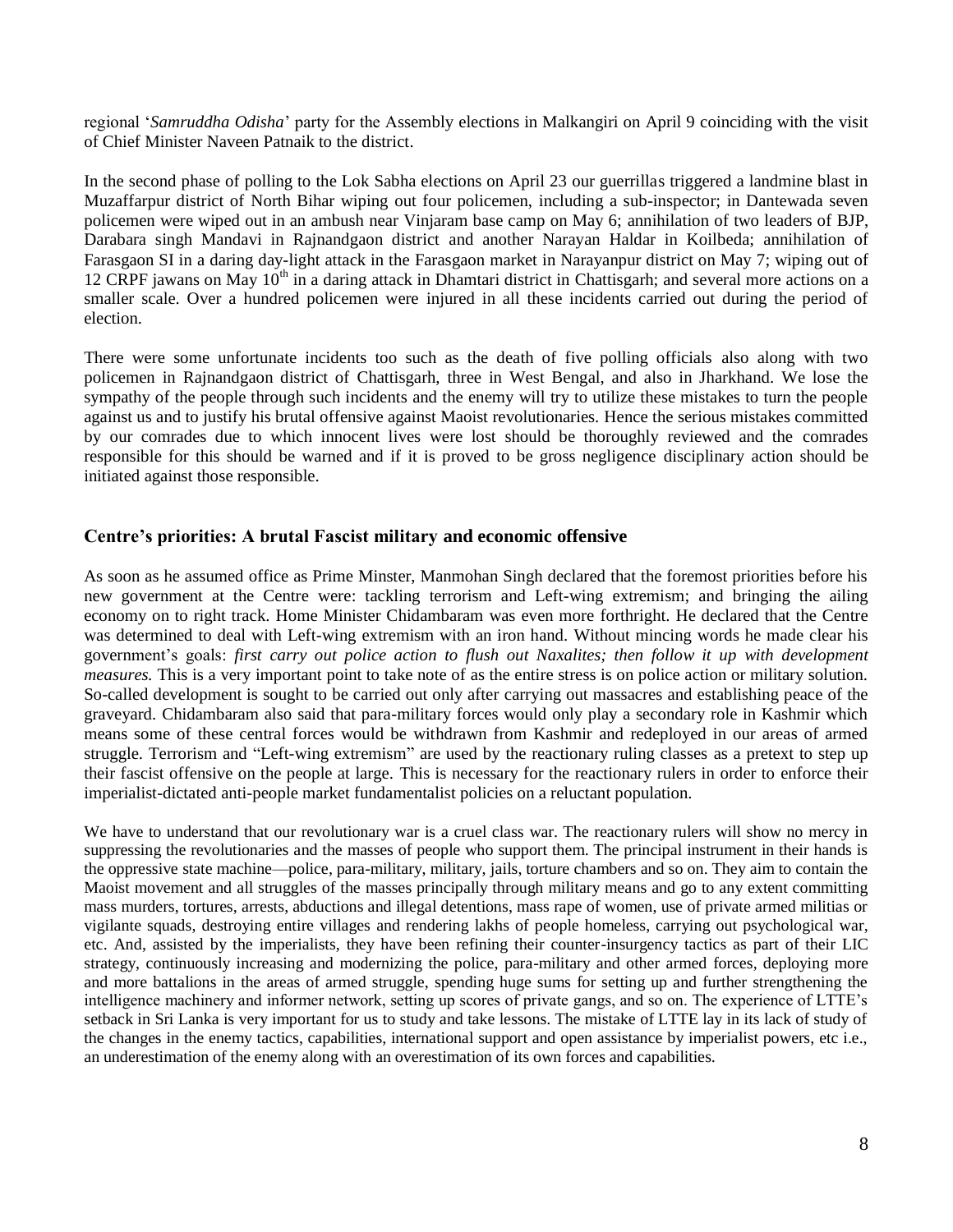The baton of terrorism—whether it is branded as Islamic terrorism or Left-wing terrorism—is very much necessary for the rulers to unleash the worst forms of state terror and state-sponsored terror. Just as a George Bush tried to justify the inhuman atrocities by his CIA and mercenary troops in Guantanamo, Abu Ghraib and several torture chambers in the name of containing terrorism and his "global war on terror" which itself is a product of the criminal brains of the military-industrial elites ruling the US, our Manmohan Singhs and Chidambarams too justify, in the name of containing the "*threat of terrorism and Left-wing extremism*", their savage, unconstitutional *salwa judum* in Chattisgarh, Sendra in Jharkhand, various mercenary senas in Bihar, and the limitless atrocities by the CRPF, ITBP, BSF, ERF, and other central para-military forces jointly with Greyhounds, SOG, STF, C-60 commandos, and local police of various states. Burning of adivasi hamlets, displacement of lakhs of adivasis from their traditional lands and homes, mass murders of youth, torture and rape of women, destruction of houses, crops and other property of the poor adivasis, forced closure of the weekly bazaars, are all justified as collateral damage in the so-called "determined fight" against terrorism.

On April 28 the fascist Raman Singh regime in Chattisgarh imposed a ban on the CPI(Maoist) and six other mass organizations in the state. These are: *Kisan Mazdoor Sangh, Krantikari Mahila Sangh, Krantikari Kisan Committee, Janathan Sarkar, Mahila Mukti Manch, Krantikari Balak Sangh*. The ban was imposed for one year by invoking the Public Security Act. While fake encounters, mass murders and arrests of innocent adivasis have been going on without a let up irrespective of whether there exists a ban or not, the imposition of the ban is meant to scare away the democratic and civil rights organizations and individuals from condemning the state and statesponsored atrocities on Maoist revolutionaries and innocent adivasis in the name of sympathising with the banned organizations.

Thus the unfolding state terror and state-sponsored terror under Sonia-Manmohan-Chidambaram combine will be far more brutal, deadly and savage than under any other regime hitherto witnessed. Just as the reactionary fascist rulers everywhere carry out such savagery by imposing curfews, not permitting media personnel and feeding information and police version selectively, the criminals who have been re-elected to power at the Centre are conspiring to carry out the same in the forests of *Maad* (or *Abhujmaad* as is known to outside world). All the preparations are nearing completion on a war-footing.

# **Let us prepare the entire Party, PLGA and the masses at large to defeat the criminal plan of the central-state governments to launch a massive brutal fascist offensive against Maad**

In the past few months, particularly from its re-election in November 2008 elections to state assembly in Chatisgarh, Raman Singh government had intensified its attack on the revolutionary movement. Abducting militia and mass organization members and even ordinary youth from the villages, torturing and murdering them, raping adivasi women, have become a common feature in Chatisgarh. Singaram massacre of 18 adivasis by Raman Singh-Manmohan Singh"s mercenary police on January 8, 2009 stands out as an example of the brutal face of the state and central governments that have the least regard for the Indian Constitution and provisions of law. Abducting and murdering people is the meaning of "rule of law" in Raman Singh-Manmohan Singh"s dictionary. Several more mass killings and indiscriminate attacks on adivasi villages such as the murder of five militia members in Dondem Paara hamlet in Indravati area on January 24 revealed how brutal the reactionary rulers can become when faced with a threat to their exploitative, oppressive rule.

After the daring ambush and wiping out of 12 policemen near Risgaon in Dhamtari, Home Minister Nankiram Kanwar assured the media that he would suppress the Maoists within one year or else will resign from his post. Raman Singh declared that there is no scope of holding talks with the Maoists and that his government is prepared to take on the Maoists in a straight fight. DGP Vishwaranjan, who was asked to cut short his long leave and take charge, boasted off that he would suppress the Naxal movement in Bastar within six months if the Centre provided him with 55 battalions. Joint meetings between the top police brass of the states of Chattisgarh, Andhra Pradesh, Jharkhand, Orissa and Maharashtra are taking place more frequently to co-ordinate their attacks.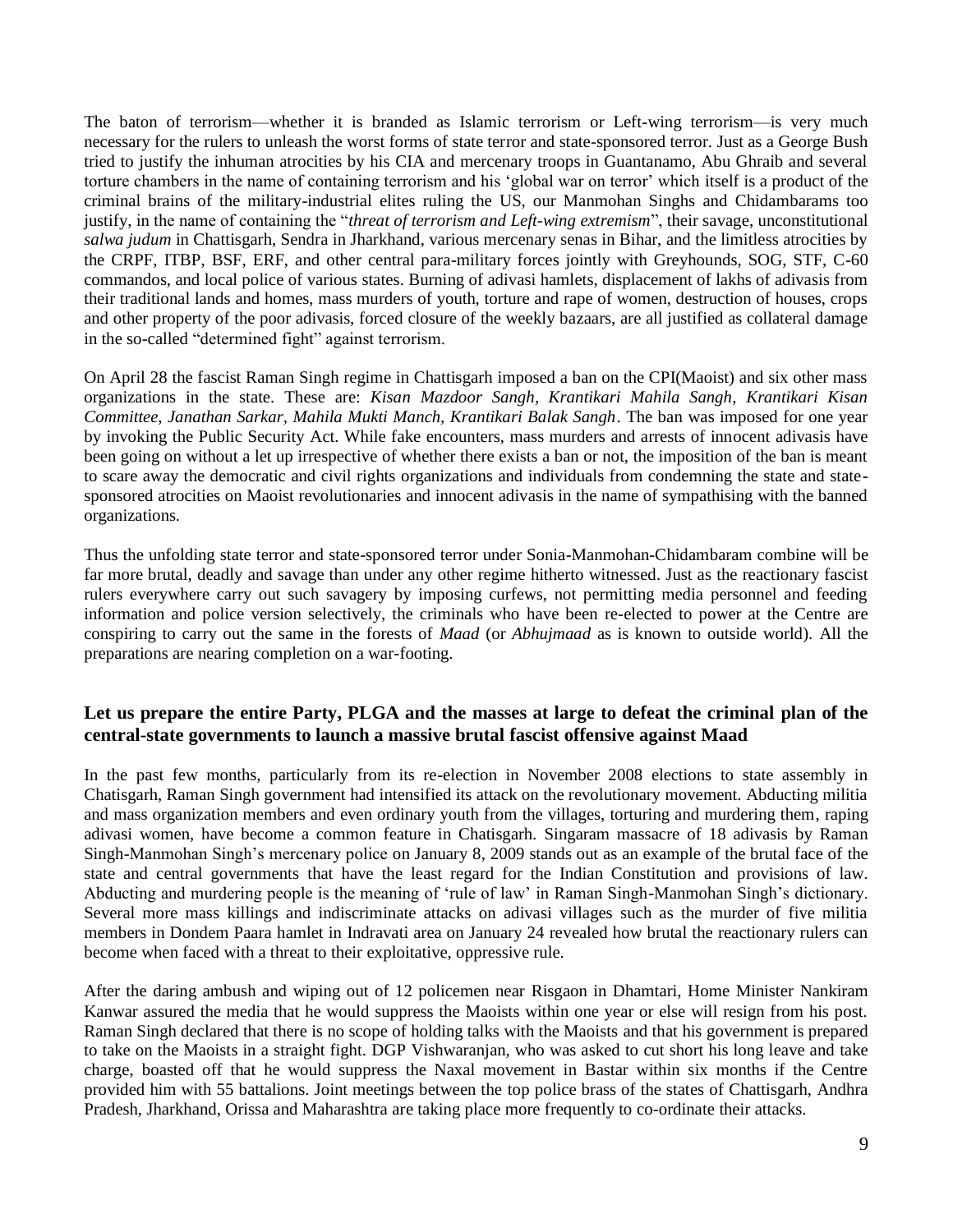At around the time of our successful counter-offensive in Dhamtari, a delegation from the American consulate had arrived in Raipur and had consultations with the chief minister, representatives of the government as well as the opposition congress. The American officials enquired regarding the steps taken by the government in suppressing the Naxals and also on the potentialities of making capital investments in Chattisgarh. It is not a mere coincidence that soon after these secret discussions with the US delegation the plans of launching an attack on Maad region have come out in the open.

A blue-print for a massive military offensive was prepared by the Centre for gaining an upper-hand over the Maoists. A senior officer was appointed in Chattisgarh by the Centre for coordination of the CRPF forces and local police. All-round preparations are in the final stage for launching the massive brutal offensive on the guerrilla zones and guerrilla bases. The Governor of Chattisgarh, ESL Narasimhan—a former top official of the IB— has been busily carrying out secret parleys with the Union Home Minister, Army and para-military officials and bureaucrats in Delhi in the second week of June. He has been impressing upon the Centre for the immediate dispatch of several battalions of CRPF and other central forces to Maad. The scanning of the entire area by satellites is almost on the verge of completion and the satellite images and the concrete topographical map of entire Maad will be ready in another month. Based on this map complete with all hamlets, forest tracks, water points, etc the police and central forces will carry out their operations. They are also claiming that preparations are also on to check the retreat of Maoist guerrillas into neighbouring areas in Jharkhand and Orissa.

Maad is home to one of the oldest indigenous tribes known as Madia gonds who have survived to this day preserving their way of life, culture, customs etc. The UPA govt at the Centre and Raman Singh govt in the state have drawn up a plan to create a reign of terror in this area, burn and destroy tribal hamlets, and drive them out of the area to govt-organised camps as it had done in Dantewara and Bijapur. It is thus conspiring to vacate the Madia adivasis from the area thereby endangering the way of life, culture, customs and resources of one of the oldest surviving tribes of India.

Encompassing roughly an area of around 4,000 sq kms Maad is one division of Dandakaranya. Adivasis residing in this region have a heroic history of militant armed resistance against British and other exploiters. The spirit of Gundadur still prevails and every year madia gonds celebrate the martyrdom of Gundadur and the anniversary of *Bhumkal* rebellion which he led against British imperialism in 1910.

To justify its proposed attack on Maad the BJP government is propagating that Maad has become the military HQ of the Maoists. The fascist Raman Singh government in the state, with the active assistance of the Congress-led UPA government at the Centre, had unleashed the notorious salwa judum by arming vigilante gangs since June 2005. And now it is itching to directly send the police and central forces into Maad and unleash similar terror in accordance with its policy of **"Loot all! Kill all! Destroy all**!"

As our CC had pointed out several times in the past the reactionary rulers are having their greedy eyes on the mineral wealth of the adivasi areas right from Bankura-Purulia-Midnapur to Vishakha-Srikakulam Agency in north Andhra. That is why they have been crying hoarse that they are losing control over the natural resources of the country due to Maoist presence in the adivasi areas which the Centre had named as the "*Red Corridor*".

Prime Minister himself focused on this real aim of the reactionary rulers in launching the brutal offensive against adivasi population. Commenting on the danger posed by "Left-wing extremism" he said on June 7 that Naxals are controlling the mineral wealth and other resources of vast backward regions in the country. Mittals, Tats, Jindals, Essars and the like are offering huge funds for the suppression of the Maoists so as to swallow the entire resources of the region without any hindrance. That is the rationale behind the proposed attack on Maad and the decision to create a blood-bath. To justify this brutal offensive the rulers have also been playing up their fabricated lies that Naxals are against development. Just as development (or rather the obstruction to development by Maoists) was made into an issue when the notorious salwa judum was launched by Mahendra Karma of the Congress and the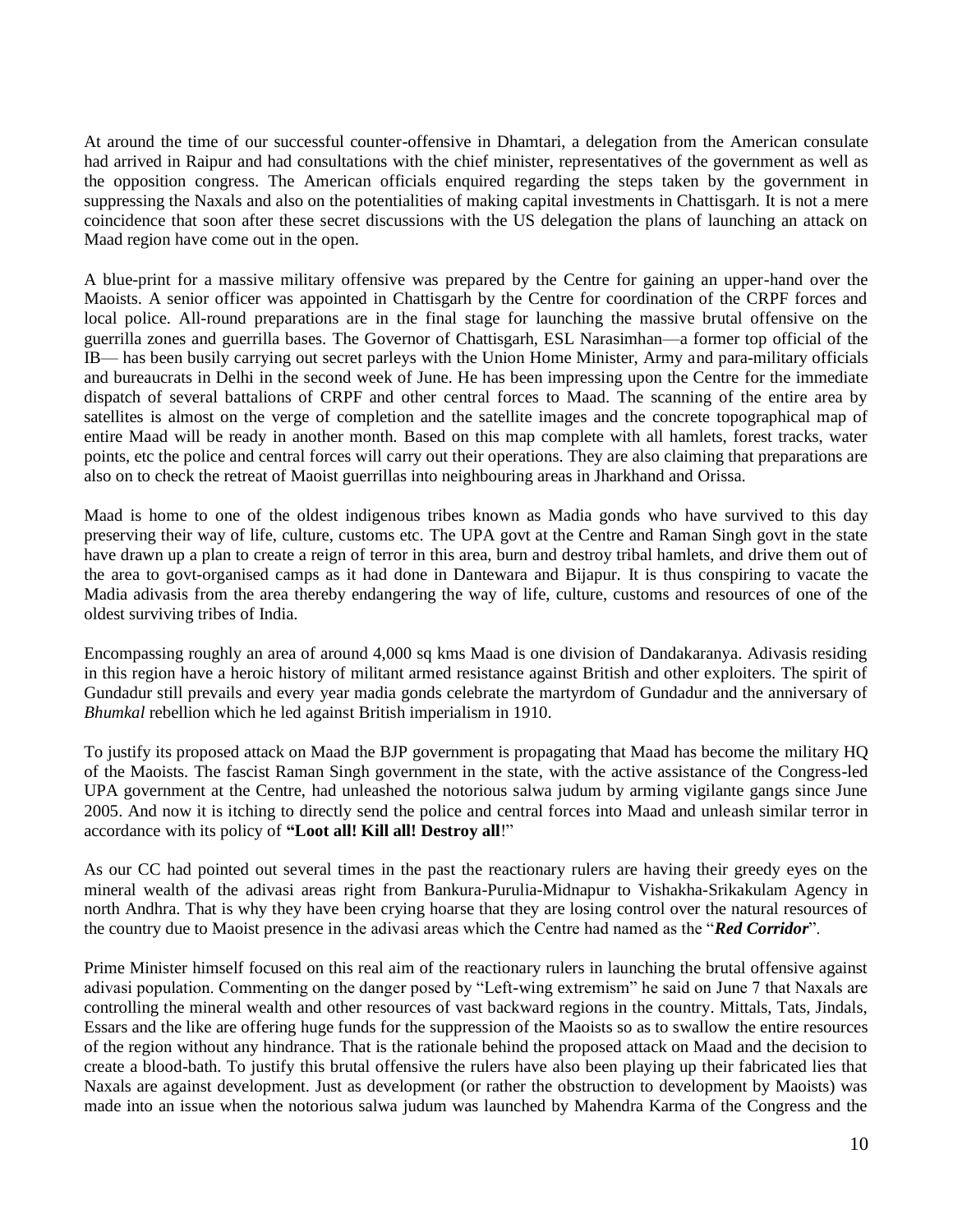Raman Singh government in June 2005, they are trying to show that Maoists are destroying schools, roads, industries, etc and keeping the region in backwardness.

We have to once again prepare the people of the area to resist the marauders and mercenaries sent by Sonia-Manmohan-Chidambaram combine to subdue them, destroy their culture, and loot the resources of the region for the benefit of a handful of exploiters. This time the fight will be more long-drawn and more bitter than the one against the British imperialist armies.

Every proposal placed by BJP"s Raman Singh government in Chattisgarh before the Centre is readily accepted by the Congress-led UPA government. So much is the cooperation between the two sides that some reporters commented that it was very difficult to see that there were two different parties in the state and Centre. The Congress and BJP became indistinguishable in the tone, tenor and war against the Maoists. Never before was such a degree of coordination and cooperation achieved between the Centre and state on the Naxal issue.

#### **Post-Election situation and its relation to our tactics**

The fact that the Congress-led UPA has been re-elected, with the Congress improving its seat tally and in a position to play a more decisive role compared to its last stint in office, has given the UPA, and its biggest constituent Congress, greater scope for unleashing a more brutal and bigger military offensive against our Party and movement. In the last government, where it had a smaller number of seats, the Congress was totally dependent on its various allies in order to continue in power, and the Left too exerted some amount of pressure on Manmohan Singh government for almost four years. But today Manmohan Singh"s government has acquired a majority with the support of just four other Parties. And other Parties like BSP, SP and RJD have expressed support to the government from outside. They will act as reserves if any of the existing partners in the UPA opt out. Thus overall, we can say that the present government will remain relatively more stable than the preceding one and will be in a position to carry out the pro-imperialist policies and suppression of the revolutionarydemocratic movements more ruthlessly. **We have to keep in mind that the results have given scope for the UPA government to enact more draconian legislation, and implement more fascist measures and suppression of the people's struggles.**

Besides, the current political situation in South Asia arising out of the geo-strategic needs of US imperialism is also likely to provide some flexibility to the rulers to use the state"s forces for carrying out fascist repression on revolutionary struggles, nationality movements and other people"s movements. The situation in Afghanistan has been deteriorating rapidly in spite of deploying more US troops after Barack Obama took charge. The number of casualties suffered by NATO troops is growing higher and higher like a spiral with every passing week. There is virtually no government in Afghanistan in the real sense of the term and most of it is under Taliban"s control. The supply routes for NATO troops are continuously disrupted by the Taliban which has close coordination with the Pakistani Taliban. In Pakistan too the Taliban has control over large tracts of Northwest frontier Province and Swat Valley with extensive network throughout the country. Hence the US imperialists have been exerting pressure on Pakistan to concentrate all its forces on the western border to finish off the Taliban. The US cannot think of losing Afghanistan which is the gateway to the oil-rich Central Asian region. It is also essential for the US to keep South Asia under its thumb as part of its designs for global hegemony and its rivalry with China, the newly emerging global competitor to the US.

It is trying to mediate between India and Pakistan to reduce the tensions between the two countries so that both can free their forces from the borders and concentrate on what the US imperialists think are the real threat—the Taliban and other Islamic fundamentalist forces, Maoist revolutionaries, anti-American movements and other people"s movements. If the Americans succeed, and most likely they would, then the Indian ruling classes will have some flexibility on the western front and in Kashmir. It can relieve some of the central forces from Kashmir and re-deploy them in our guerrilla zones and other areas of armed struggle. The setback suffered by the LTTE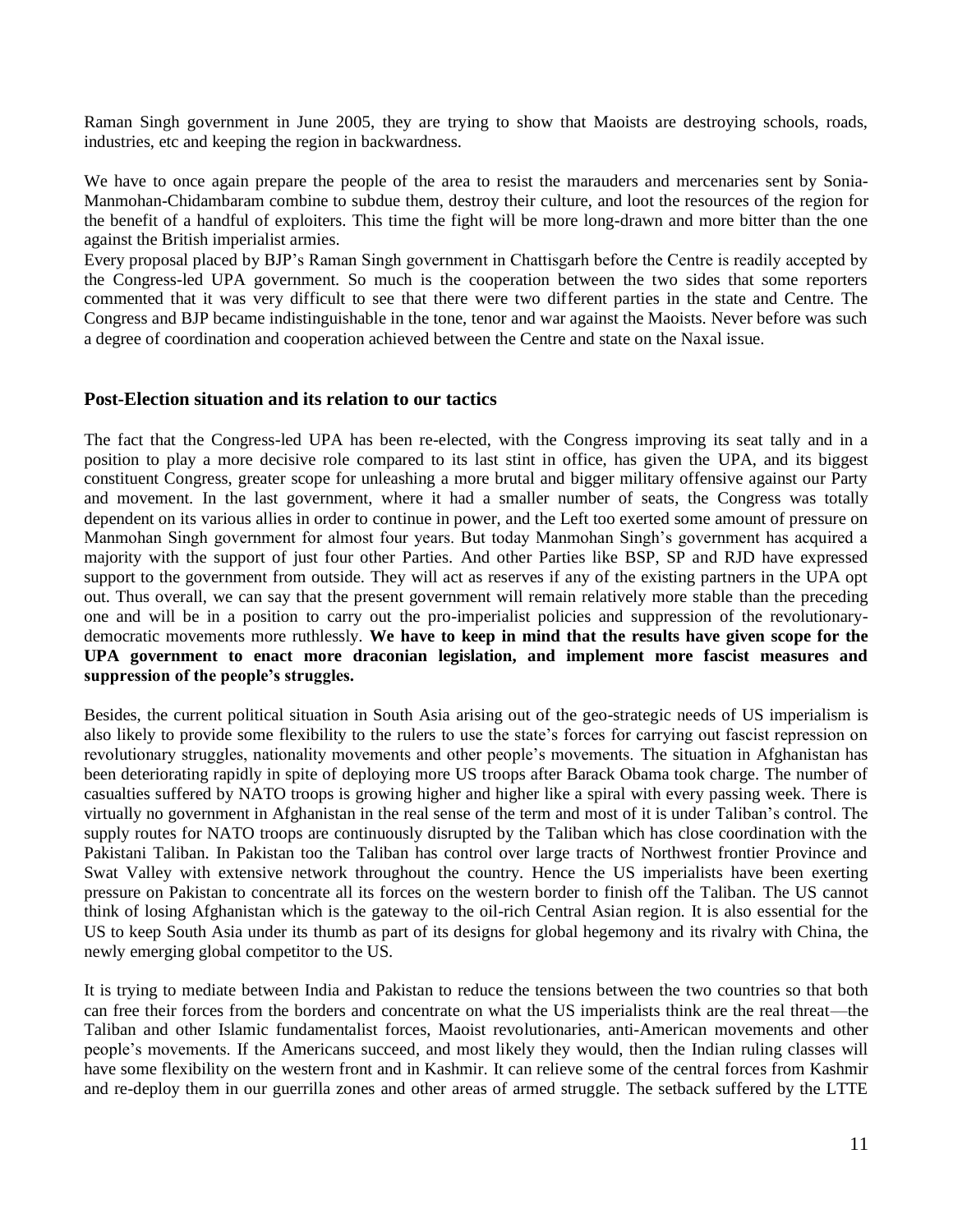and the Tamil liberation struggle in Sri Lanka also has a negative effect on the revolutionary movement in India as well as South Asia and the world at large.

We have to correctly grasp this objective situation in the post-election period in order to evolve correct tactics and tasks.

## **Immediate Tasks**

In order to defeat the new offensive by the enemy and to protect the gains of our people"s war it is very essential to rouse the masses throughout the country, stand up in support of the struggles in Dandakaranya, Bihar-Jharkhand, Orissa, Andhra Pradesh, West Bengal, Maharashtra, Karnataka and other places, and build a broadbased countrywide mass movement against the fascist offensive by the reactionary rulers with the active assistance and guidance of the imperialists. To defend our guerrilla bases in Dandakaranya and BJ and to advance the armed struggle in the guerrilla zones we have to carry out the following immediate tasks:

Prepare the people, the Party and the PLGA politically to confront the brutal enemy onslaught; educate the people regarding the scale and intensity of the enemy offensive, its cruel nature and the need for enormous sacrifices on the part of the Party, PLGA and the masses; take initiative to unite with other struggling organizations and forces to forge strong united fronts on every issue and at every level possible; enthuse them with the daring counteroffensives carried out by our forces in various parts of the country and prepare them to undertake similar operations; enhance the initiative and involvement of the masses in fighting and defeating the superior enemy forces. The manner in which we had defeated the salwa judum should be projected as a model to be emulated elsewhere.

Prepare and mobilize the entire Party, PLGA and the people for carrying out tactical counter-offensives and various forms of armed resistance and inflict severe losses to the enemy forces; attacks should be organized with meticulous planning against the state's khaki and olive-clad terrorist forces, SPOs, police informants, and other counter-revolutionaries and enemies of the people; these attacks should be carried out in close coordination with, and in support of, the armed resistance of the masses; these should be linked to the seizure of political power and establishment of base areas; it is the combined attacks by all the three wings of the PLGA and the people at large that can ensure the defeat of the enemy offensive;

Purge the non-proletarian trends prevailing in our Party and the movement by conducting Rectification Campaign in an effective manner so as to provide capable proletarian leadership to the Indian revolution;

Protect the leadership and preserve the Party cadres and PLGA fighters by avoiding unnecessary losses; expand our Party by recruiting new members and train up comrades at every level to build new leadership; rectify the weaknesses in the existing mechanism and strengthen it by avoiding everything that is likely to be exposed to the enemy through betrayers, arrested persons and our Party records;

The aim of the enemy will be to isolate us from the broad masses engaging us in continuous military engagements, then to pin us down militarily using his superior armed force and other infrastructure; we have to foil this tactic of the enemy by taking up the basic issues of the people, mobilising them into militant mass struggles, taking up wide propaganda exposing state terror and state-sponsored terror and making serious attempts to build broad-based united fronts with all those forces who oppose the state"s brutal offensive;

Though the enemy is itching to suppress our Party and movement by deploying a huge force in all our areas, he has severe difficulties in implementing this at present; he has plans to increase the number of central forces in the next few years, to set up and train special forces like the Cobras, but in the immediate context it is quite difficult for the Centre to send the forces required by each state to control our movement. Keeping this in mind, we have to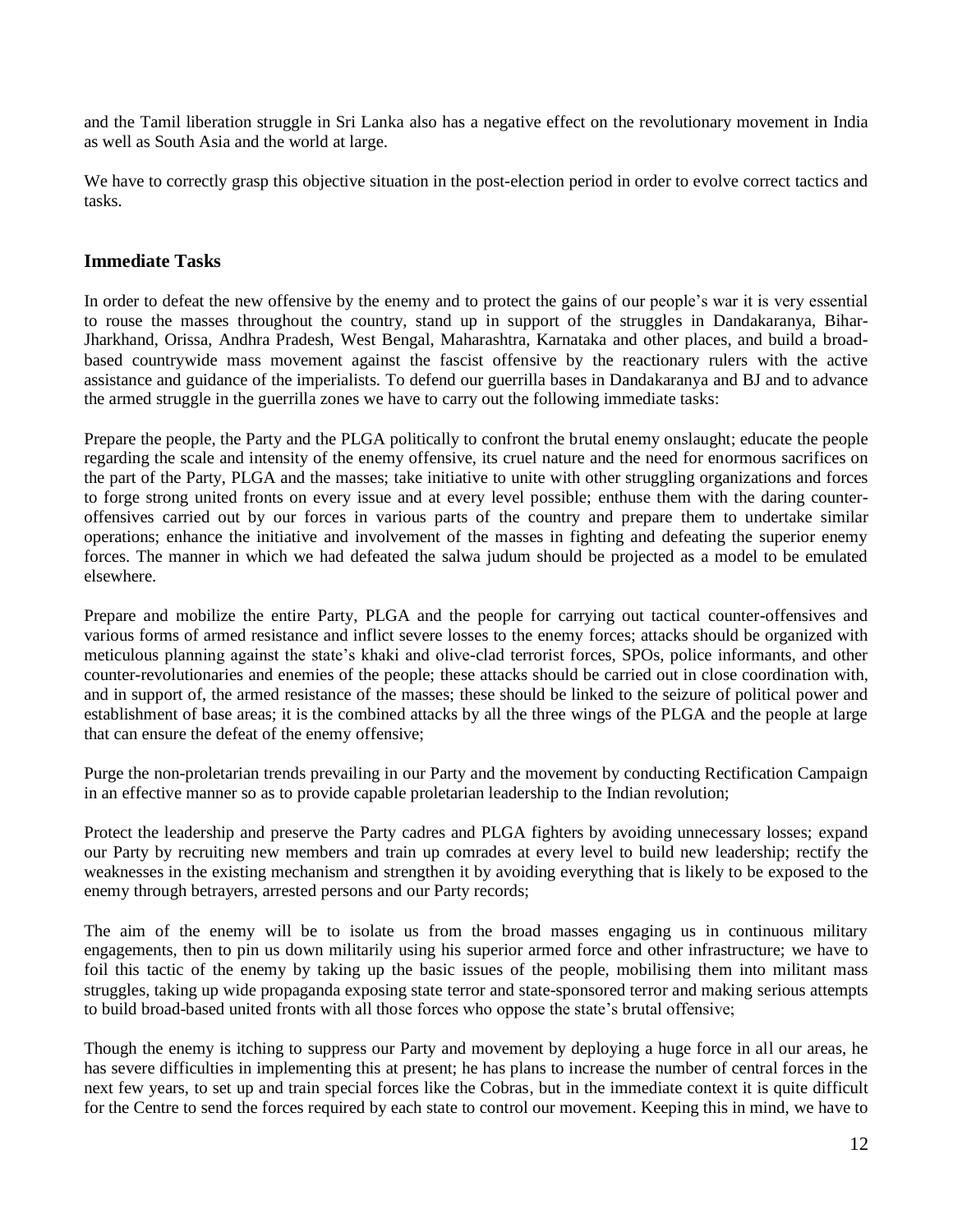further aggravate the situation and create more difficulties to the enemy forces by expanding our guerrilla war to new areas on the one hand and intensifying the mass resistance in the existing areas so as to disperse the enemy forces over a sufficiently wider area; hence the foremost task in every state is to intensify the war in their respective states while in areas of intense enemy repression there is need to expand the area of struggle by proper planning by the concerned committees; tactical counter-offensives should be stepped up and also taken up in new areas so as to divert a section of the enemy forces from attacking our guerrilla bases and organs of political power.

Any mistake on our part will be utilized by the enemy to isolate us, rally a section of the masses, and also justify his attacks on us by pointing to our mistakes, magnifying them and branding them as anti-people and terroristic; hence we should take extra precautions not to take up reckless actions, not to cause damage to people's property or cause inconvenience to the people by our actions, and to apologize for our mistakes promptly assuring the people that such mistakes will not be repeated in future;

As far as the offensive on Maad is concerned we have to mobiise all adivasi organizations throughout the country to protest against the destruction of one of the oldest tribes of India; we have to mobilize all forces cutting across all political and other lines to save Maad region;

The conspiracy of the ruling classes in planning their attack on Maad should be exposed thoroughly and its real intentions and motives should be laid bare. The link between Raoghat mines and the attack on Maad should be explained and the people should be educated as to how the entire region is being handed over to the comprador big business houses like the Tatas in Lohandiguda, Essar in Dhurli, NMDC"s proposed steel plants in Nagarnaar and Dilimili, Raoghat mines and Bodhghat project. The bigger conspiracy of the reactionary rulers to extend mining from Raoghat to the innumerable hills in Maad and to loot the natural mineral wealth of the region should be exposed and a broad-based movement should be built against displacement.

# Comrades!

Today we are facing an extraordinary situation.

Immense possibilities are unfolding in front of our eyes to advance the revolution at a rapid pace. The entire world is caught in neck-deep crisis and there seems to be no let up particularly since the past one year after the US was engulfed in the worst-ever economic crisis in its history. Industry after industry is closing down throwing out millions of workers onto the streets. Poverty and homelessness, starvation and destitution have become a global phenomenon providing an excellent condition for advancing the people's struggles and revolutions everywhere. National liberation struggles are erupting in various regions.

On the other hand, the reactionaries led by US imperialism have unleashed the most brutal fascist offensive in the economic, social, cultural and political spheres using brute force. In West Asia, the focal point of national liberation struggle in the contemporary world, the situation continues to resemble a burning volcano with Iraq, Afghanistan and Palestine engulfed in flames of national liberation. The fighters in Iraq and Afghanistan are inflicting heavy blows on the imperialist invaders and their armies of occupation. The Palestinian fighters led by Hamas in Gaza Strip and Hizbollah in Lebanon have shown enormous courage, put up bold resistance to the Israeli Zionist aggression and bombardment of their territories.

In South Asia, the second focal point of national liberation struggles in the contemporary world, the situation has continued to be explosive with militant uprisings in several parts of Pakistan such as the Swat Valley, North West Provinces, FATA, and other regions. In Sri Lanka, non-stop aerial bombardment of civilian areas has created graveyard in the Tamil-inhabited areas of Eelam. Lakhs of people are displaced from their homes and thousands of LTTE fighters including its leader Prabhakaran were killed. In Nepal, the Indian expansionists with the backing of US imperialists, have interfered to overthrow the government headed by the CPN(M).